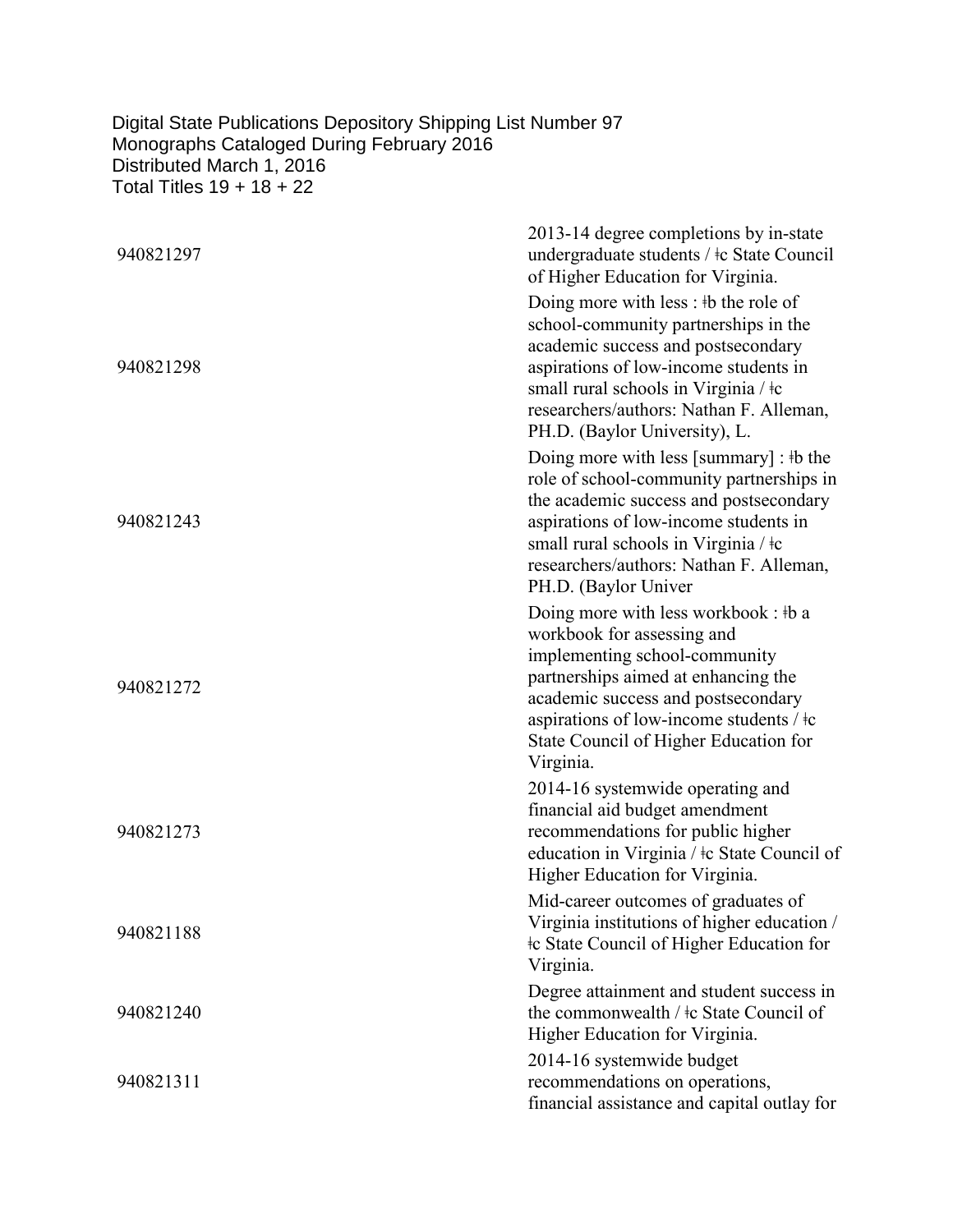|           | Virginia public higher education<br>institutions / ‡c State Council of Higher<br>Education for Virginia.                                                                                                                                     |
|-----------|----------------------------------------------------------------------------------------------------------------------------------------------------------------------------------------------------------------------------------------------|
| 940821318 | SCHEV aggregator / $\pm c$ State Council of<br>Higher Education for Virginia.                                                                                                                                                                |
| 940821319 | Report to the Secretary of Education on<br>activities related to Executive Directive<br>no. $6:$ ‡b "sustaining and enhancing<br>higher education reform, innovation and<br>investment - State Council of Higher<br>Education for Virginia." |
| 940821320 | A status report on advancing Virginia<br>through higher education : #b the<br>systemwide strategic plan for higher<br>education in Virginia / $\pm c$ State Council of<br>Higher Education for Virginia.                                     |
| 940821218 | Study on the affordability of Virginia's<br>public and private institutions $/$ $\pm c$<br>prepared by State Council of Higher<br>Education for Virginia in association<br>with JBL Associates, Inc.                                         |
| 940821219 | A report on textbook purchasing<br>practices and costs in the Commonwealth<br>/ ‡c State Council of Higher Education for<br>Virginia.                                                                                                        |
| 940784786 | Institutional performance standards / $\pm c$<br>State Council of Higher Education for<br>Virginia.                                                                                                                                          |
| 940821340 | Revised enrollment demand and service<br>projections through $2012 :$ ‡b rising to the<br>challenge / ‡c State Council of Higher<br>Education for Virginia.                                                                                  |
| 940821342 | Report on the analysis of education<br>demand in Southside Virginia and<br>recommendations for action / ‡c State<br>Council of Higher Education of Virginia.                                                                                 |
| 940821343 | The "Human Capital" report : #b response<br>to Virginia Acts of Assembly (2004)<br>Chapter 537 / ‡c State Council of Higher<br>Education for Virginia.                                                                                       |
| 940821344 | Determining the need for a new public<br>four-year, degree-granting institution in<br>south-central Virginia : #b a response to<br>House Joint Resolution 197 / ‡c State                                                                     |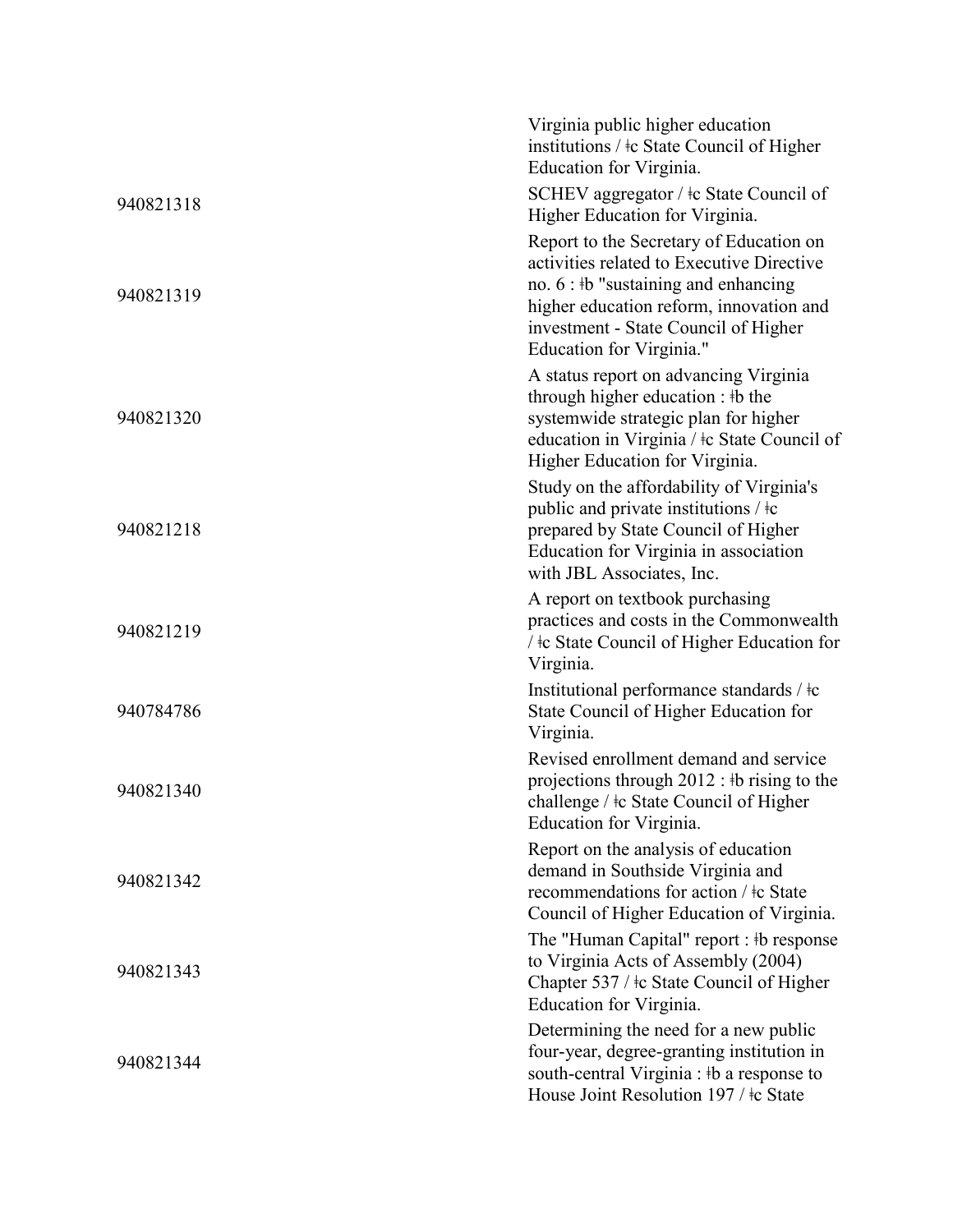Council of Higher Education for Virginia.

Regulations governing auctioneers : ǂb last updated November 1, 2015, statutes title 54.1, chapter 6, excerpts from [par.] 54.1-2103 and the uniform commercial code / ǂc Virginia Auctioneers Board.

941772399 October 1, 2015, statutes title 54.1, Professional boxing and wrestling events regulations : ǂb last updated chapter 8.1 / ǂc Commonwealth of Virginia Boxing, Martial Arts and Professional Wrestling Advisory Board. 941772626 chapter 21 / ǂc Virginia Department of Real estate regulations : ‡b last updated November 1, 2015, statutes title 54.1, Professional and Occupational October 1, 2015, statutes title 55, Board. ǂb last updated November 1, 2015 : Inspectors. PREA audit : ‡b auditor's summary State Prison) 941772630 in health profession higher education<br>
general of Higher Education for Virginia. 941772631 2008 update / ǂc State Council of Higher Virginia nursing faculty salaries : ǂb Education for Virginia. Recommendation on the proposal for

941772758 the construction of a new School of Medicine building at VCU /  $\pm c$  prepared

940821300

Regulation, Virginia Real Estate Board. Time-share regulations : ‡b last updated

941772627 chapter 4.2 / ǂc Commonwealth of Virginia Common Interest Community

Lead-based paint activities regulations :

- 941772628 statutes title 54.1, chapter 5 / ǂc Virginia Board for Asbestos, Lead and Home
- 941772629 report : adult prisons & jails (Red Onion

Report on cultural competency training

programs / ǂc State Council of Higher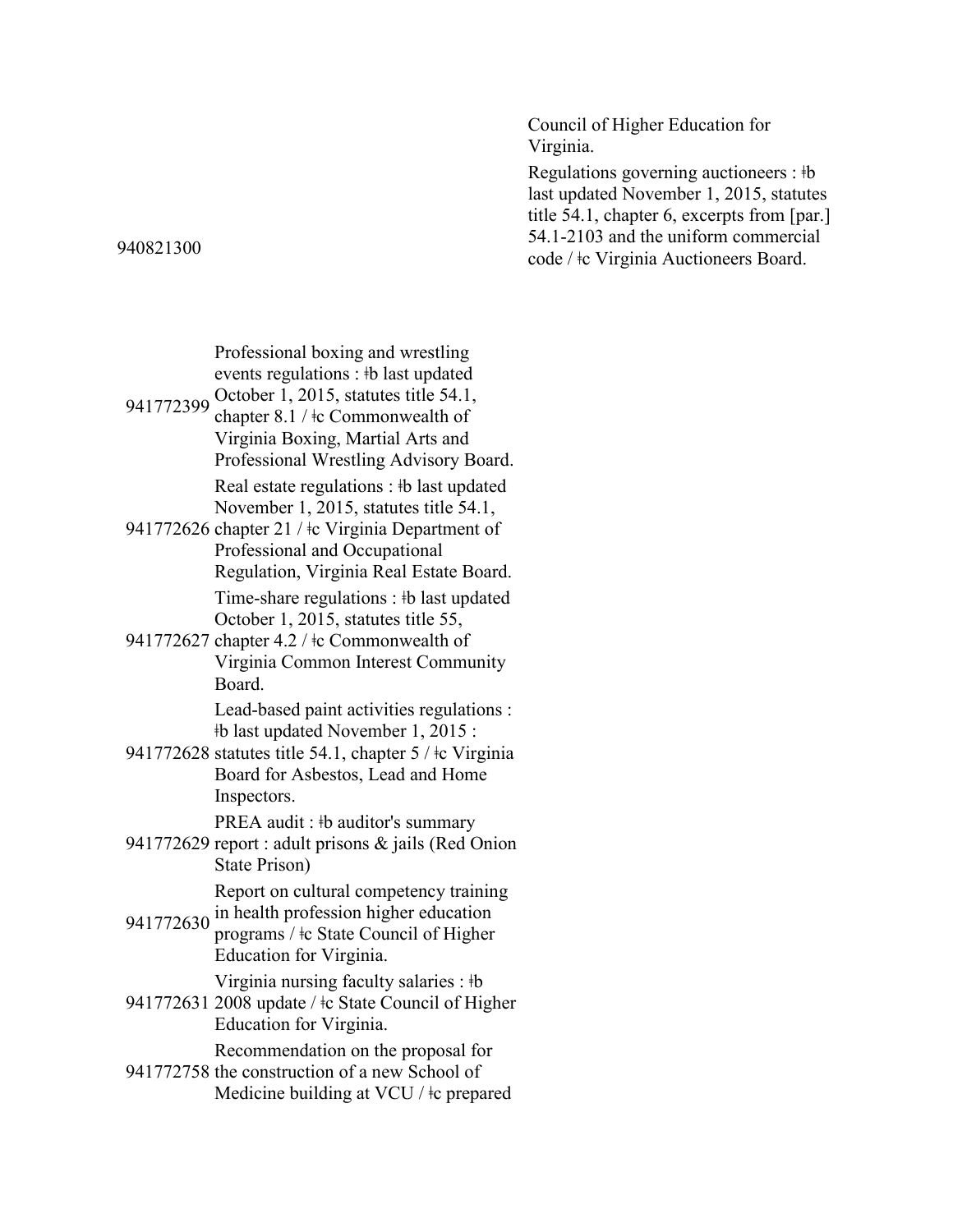by Thomas D. Daley, Deputy Director, State Council of Higher Education for Virginia.

Report on strategic plan efforts related

- 941772765 to faculty recruitment and retention, in response to HJR 642 / ǂc State Council of Higher Education for Virginia. SCHEV review of base adequacy
- 941772759 funding : ‡b guideline methodologies and processes / ǂc State Council of Higher Education for Virginia.

Feasibility report : ǂb VCU dental clinic

- 941772760 in Wise County / ‡c State Council of Higher Education for Virginia. Guidelines for assessment of student
- 941772761 learning / ‡c State Council of Higher Education for Virginia.

Report of SCHEV's 2007 task force on

- 941772762 assessment / ‡c State Council of Higher Education for Virginia. Enrollment trends at Virginia's public
- 941772763 colleges and universities  $\frac{1}{2}$  State
- Council of Higher Education for Virginia.

Advancing Virginia : ‡b access,

941772764 alignment, investment / ǂc State Council of Higher Education for Virginia.

Space utilization and comparison report

941772807 /  $\pm$ c State Council of Higher Education for Virginia.

Strategic plan and recommendations to ensure an adequate supply of nurses in

- 941772808 Virginia : ‡b presented to the Honorable Mark R. Warner, Governor of Virginia, and members of the General Assembly. Condition of nursing and nursing
- 941772809 education in the Commonwealth /  $\pm$ State Council of Higher Education for Virginia.
- 1 938644574 What seniors should know before<br>hiring a contractor /  $\pm$  Virginia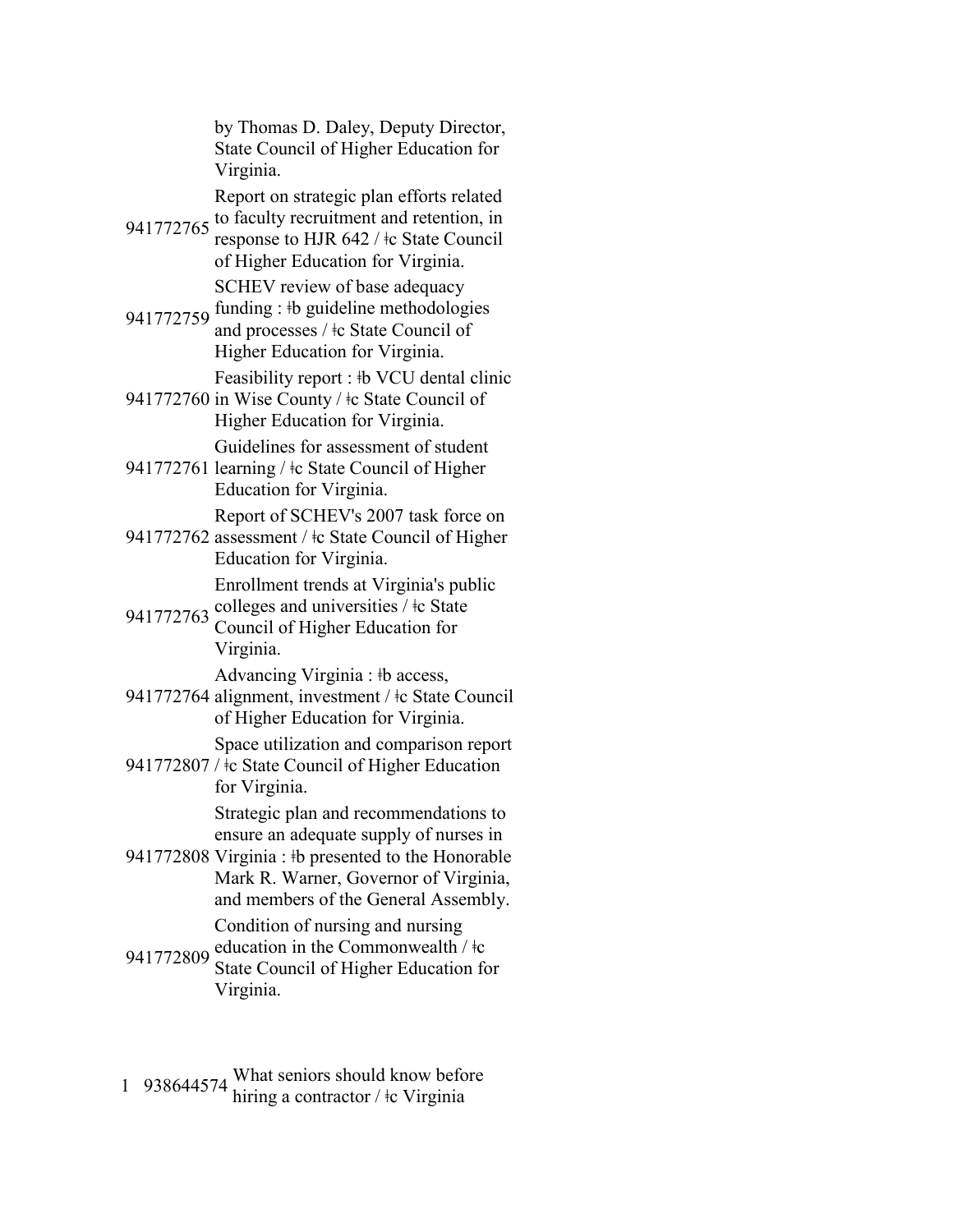Department of Professional and Occupational Regulation, Board for Contractors. 2 938644663 Department of Professional and What you should know... before you hire a contractor /  $\pm c$  Virginia Occupational Regulation, Board for Contractors. 3 938644666 Department of Professional and Top 10 tips : ǂb make sure your contractor measures up / ǂc Virginia Occupational Regulation, Board for Contractors. 4 938644576 Statement of consumer protections / ǂc Virginia Department of Professional and Occupational Regulation. 5 938644653 Department of Professional and Maximum allowable fees /  $\pm c$  Virginia Occupational Regulation, Common Interest Community Board. 6 938644696 and 55-79.79) / ǂc Virginia Virginia Condominium Act disclosure : ǂb (Virginia Code Sections 55-79.74 Department of Professional and Occupational Regulation. 7 938644690 review of complaint submissions / ǂc Common Interest Community Ombudsman : ǂb guidelines for Virginia Department of Professional and Occupational Regulation. 8 938644525 complaint process :  $\frac{1}{2}$ b friend or foe? / The "new" Virginia association ǂc Heather Gillespie, Common Interest Community Ombudsman. 9 938644526 information sheet /  $\pm c$  Virginia Board Virginia lead licensing consumer for Asbestos, Lead and Home Inspectors. 10 938644710 information sheet / ‡c Virginia Board Virginia asbestos licensing consumer for Asbestos, Lead and Home Inspectors. 11 938644724 The Virginia Fair Housing Law and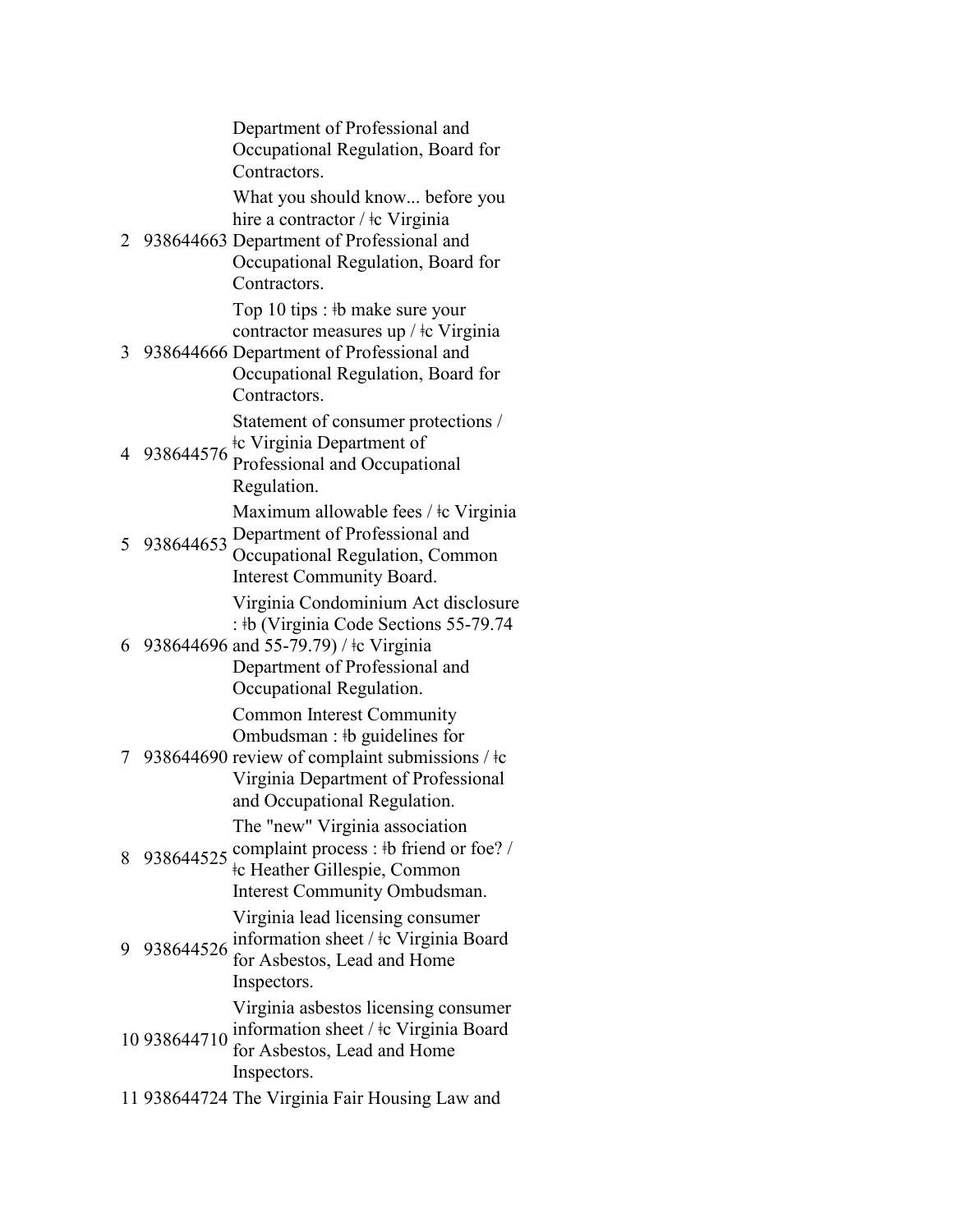assistance animals / ǂc Virginia Department of Professional and Occupational Regulation.

Individual license and certification regulations : ǂb last updated August 1,

12 938644212 2015 : statutes, title 54.1, chapter 11 / ǂc Commonwealth of Virginia Board for Contractors.

Hoarding : ǂb hoarders, housing providers, and Virginia Fair Housing

13 938644731 Law / ǂc Virginia Department of Professional and Occupational Regulation.

> Information and resources for housing providers whose residents might be

14 938644732 hoarders / ǂc Virginia Department of Professional and Occupational Regulation.

Fair housing is your right, not a

15 938644733 privilege : ǂb knowledge is key! / ǂc Virginia Fair Housing Office.

Fair housing and people with

16 938644735 disabilities / ǂc Virginia Fair Housing Office.

> Regulations governing waterworks and wastewater works operators and onsite sewage system professionals :

17 938644660 ǂb last updated October 1, 2015, statutes title 54.1, chapter 23 / ǂc Commonwealth of Virginia, Board for Waterworks and Wastewater Works Operators an

Manifesto of a future engineer  $/ \dagger c$ 

18 938644670 editors, Michael Boone, Stephanie Maxwell, Nicholas Palacio, Isaac Reilly.

Facts at a glance : ǂb academic year

- 19 938644629 <sup>2014-2015</sup> / <sup>‡</sup>c University of Virginia, School of Continuing and Professional Studies. Fixed-rate tuition plans : ‡b a survey
- 20 938644630 in response to Senate Bill 806 / $\pm$ c State Council of Higher Education for Virginia.